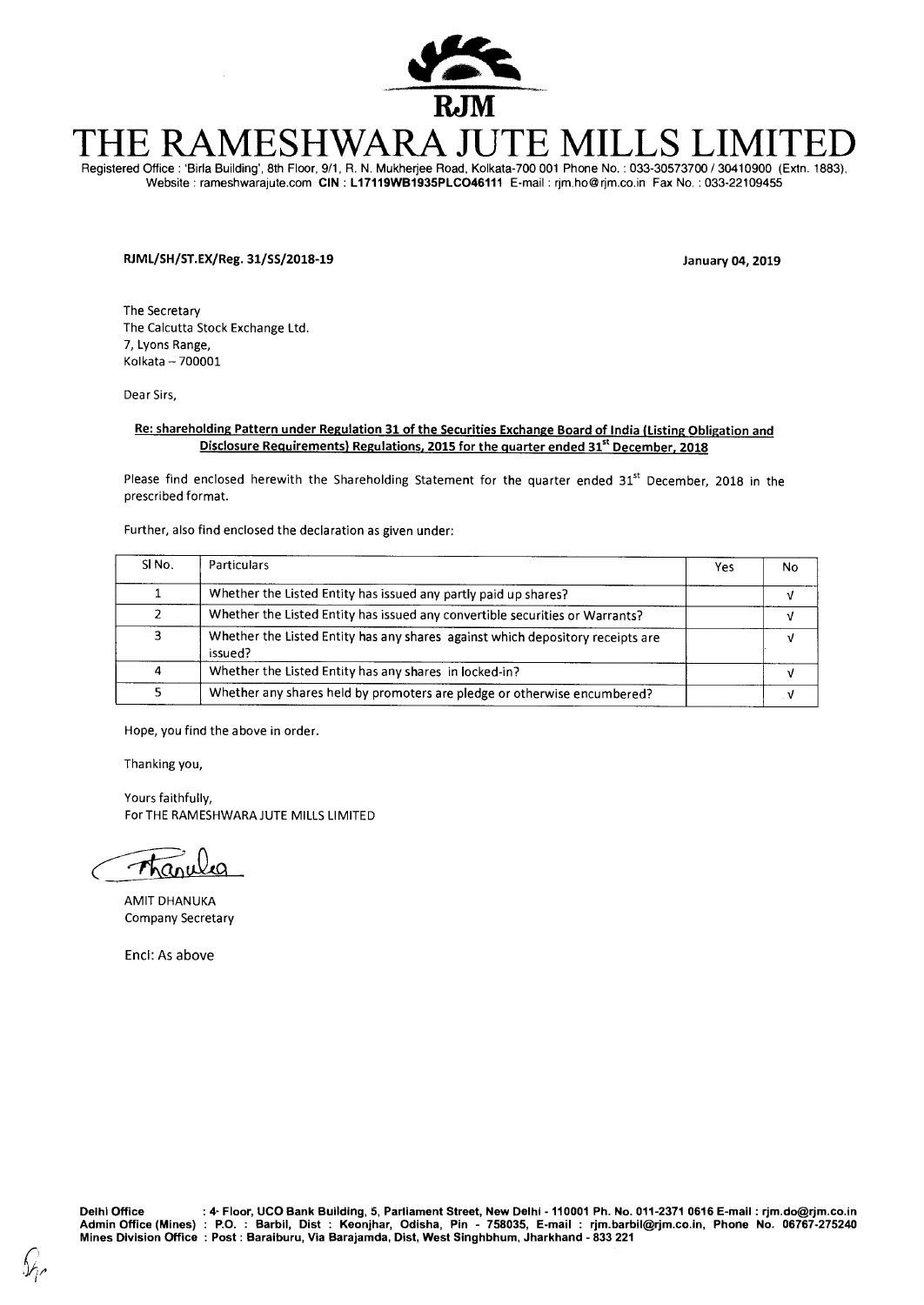# Table 1: Summery Statement - holding of Specified Securities

NAME OF COMPANY : THE RAMESHWARA JUTE MILLS LIMITED

 $\Delta \sim 1$ 

SCRIP CODE / NAME OF SCRIP : 28093 (CSE) CLASS OF SECURITY : ORDINARY SHARES

REPORT FOR THE QUARTER ENDED :

| Category | Category of        | Nos.of          | No. of fully | No.of        | INo. of    | Total nos.  | Sharehold-    |                 |                      | Number of Voting Rights          |            | No. of                  | Shareholding                    |           | Number of    |            | No. of         |
|----------|--------------------|-----------------|--------------|--------------|------------|-------------|---------------|-----------------|----------------------|----------------------------------|------------|-------------------------|---------------------------------|-----------|--------------|------------|----------------|
| IO).     | <b>Shareholder</b> | share           | paid up      | partly       | shares     | shares      | ing as a % of |                 |                      | held in each class of securities |            | Shares                  | as a % assuming                 | Locked in |              | shares     | equity         |
|          | (II)               | holders         | equity       | paid-up      | underlying | held        | of total no.  |                 |                      | $( X\rangle)$                    |            |                         | Underlying   full conversion of |           | Shares (XII) | pledged or | shares         |
|          |                    | (111)           | shares       | equty        | Depository | $=$ (VII)   | of shares     |                 |                      |                                  |            | Outstanding convertible |                                 | INo.      | As a         | otherwise  | held in        |
|          |                    |                 | held         | shares       | Receipts   | $(IV+V+VI)$ | (calculated   |                 |                      |                                  |            |                         | convertible securities (as a    | (a)       | % of         | encumbe-   | demate-        |
|          |                    |                 | (IV)         | held         | (VI)       |             | as per SCRR,  |                 | No. of Voting Rights |                                  | Total as a | securities              | percentage of                   |           | Itotal       | rred       | rialised       |
|          |                    |                 |              | (V)          |            |             | 1957)         | Class X         | Class Y              | <b>Total</b>                     | % of Total | (including              | ddiluted share                  |           | shares       | (XIII)     | form           |
|          |                    |                 |              |              |            |             | (VIII)        |                 |                      |                                  | Voting     | Warrants)               | capital)                        |           | held         |            | (XIV)          |
|          |                    |                 |              |              |            |             | as a % of     |                 |                      |                                  | Rights     | (X)                     | $(xI) = (VII)+(X)$ as a         |           | $\vert$ (b)  |            |                |
|          |                    |                 |              |              |            |             | $(A+B+C2)$    |                 |                      |                                  |            |                         | % of A+B+C2)                    |           |              |            |                |
|          |                    |                 |              |              |            |             |               |                 |                      |                                  |            |                         |                                 |           |              |            |                |
| (A)      | Promoter &         |                 |              |              |            |             |               |                 |                      |                                  |            |                         |                                 |           |              |            |                |
|          | Promoter           |                 |              |              |            |             |               |                 |                      |                                  |            |                         |                                 |           |              |            |                |
|          | <b>Group</b>       | 10 <sup>1</sup> | 1,41,367     |              |            | 1,41,367    | 53.14         | 1,41,367        |                      | 1,41,367                         | 53.14      | Οļ                      | 53.14                           | 01        | 0            | 0          | $\Omega$       |
| (B)      | Public             | 215             | 1,24,689     |              |            | 1,24,689    | 46.86         | 1,24,689        |                      | 1,24,689                         | 46.86      | 0l                      | 46.86                           | οI        | $\mathbf 0$  | 0          | $\overline{0}$ |
| (C)      | Non-promoter -     |                 |              |              |            |             |               |                 |                      |                                  |            |                         |                                 |           |              |            |                |
|          | Non-public         |                 |              |              |            |             |               |                 |                      |                                  |            | 0                       | 0                               | οļ        | 0            | 0          | $\Omega$       |
| (C1)     | Shares underly-    |                 |              |              |            |             |               |                 |                      |                                  |            |                         |                                 |           |              |            |                |
|          | ing DRs            |                 |              |              |            |             |               | n               |                      |                                  |            | οI                      | 0                               | Οl        | 0            | 0          | $\Omega$       |
| (C2)     | Shares held by     |                 |              |              |            |             |               |                 |                      |                                  |            |                         |                                 |           |              |            |                |
|          | Employee           |                 |              |              |            |             |               |                 |                      |                                  |            |                         |                                 |           |              |            |                |
|          | Trusts             |                 |              |              |            |             |               |                 |                      |                                  |            | 0                       |                                 | $\Omega$  | 0            | 0          | $\Omega$       |
|          | Total              | 225             | 2,66,056     | $\mathbf{0}$ |            | 2,66,056    |               | 100.00 2,66,056 |                      | 2,66,056                         | 100.00     | οI                      | 100.00                          | οl        | 0            | 0          | 0              |

 $\mathcal{H}$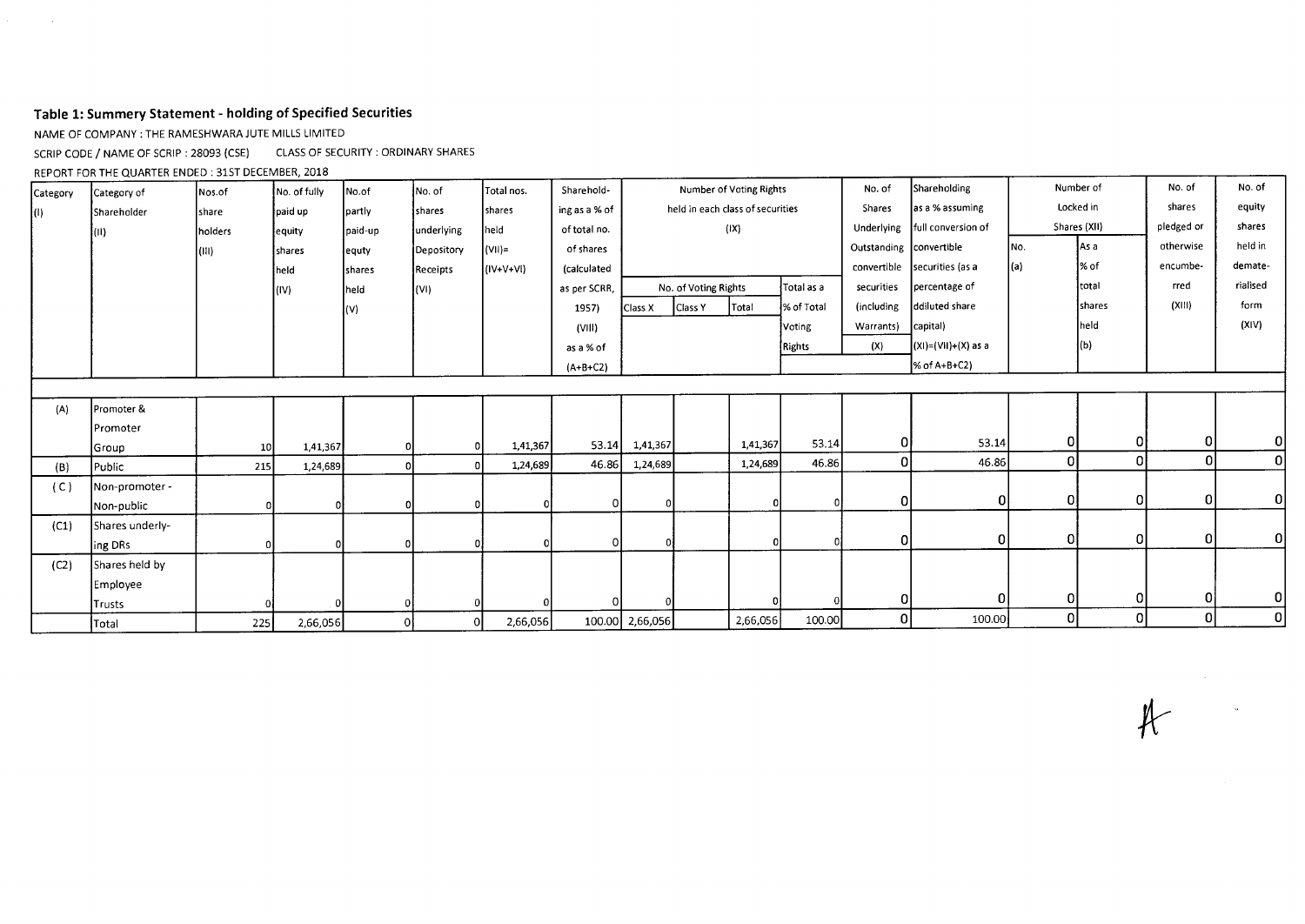# Table II : Statement showing Shareholding Pattern of the Promoter and Promoter Group

NAMR OF COMPANY : THE RAMESHWARA JUTE MILLS LIMITED

 $\sim$ 

|       | CLASS DF SECURITY : ORDINARY SHARES<br>28093 (cse)<br>SCRIP CODE/NAME OF SRCIP: |            |                 |              |                |            |              |                   | REPORT FOR THE QUARTER ENDED: 31ST DECEMBER, 2018 |                      |                                  |            |             |                       |              |                |                          |              |          |
|-------|---------------------------------------------------------------------------------|------------|-----------------|--------------|----------------|------------|--------------|-------------------|---------------------------------------------------|----------------------|----------------------------------|------------|-------------|-----------------------|--------------|----------------|--------------------------|--------------|----------|
|       | Category &                                                                      | PAN        | No.of           | No. of fully | Partly         | Nos. of    | Total nos.   | Sharehold-        | Number of Voting Rights                           |                      |                                  |            | No. of      | Total Sharehold-      | Number of    |                | Number of shares pledged |              | No. of   |
|       | Name of the                                                                     |            | share           | paid up      | paid-up        | shares     | shares       | ing % calcu-      |                                                   |                      | held in each class of securities |            | Shares      | ing, as a % assu-     | Locked in    |                | or otherwise encumbered  |              | equity   |
|       |                                                                                 |            |                 |              |                | underlying | held         | lated as per      |                                                   |                      | (1X)                             |            | Underlying  | ming full conver-     | Shares (XII) |                | (XIII)                   |              | shares   |
|       | Shareholders                                                                    | l(II).     | holder          | equity       | equty          |            |              |                   |                                                   |                      |                                  |            | Outstanding | sion of conver-       | [No.         | IAs a          | No.                      | As a % of    | held in  |
|       |                                                                                 |            | (III)           | share        | shares         | Depository | $ V(1) =$    | <b>SCRR, 1957</b> |                                                   |                      |                                  |            |             |                       |              |                |                          |              | demate-  |
|       |                                                                                 |            |                 | held         | held           | Receipts   | (IV+V+VI)    | as a % of         |                                                   |                      |                                  |            | convertible | tible securities      | (a)          | l% of          |                          | total shares |          |
|       |                                                                                 |            |                 | (IV)         | $\mathsf{(V)}$ | (V1)       |              | $(A+B+C2)$        |                                                   | No. of Voting Rights |                                  | Total as a | securities  | (as a percentage      |              | total          | (a)                      | held         | rialised |
|       |                                                                                 |            |                 |              |                |            |              |                   | Class X                                           | Class Y              | Total                            | % of Total | fincluding  | of diluted share      |              | <b>Ishares</b> |                          | (b)          | form     |
|       |                                                                                 |            |                 |              |                |            |              | (VIII)            |                                                   | Voting               |                                  |            | Warrants)   | capital)              |              | held           |                          |              | (XIV)    |
|       |                                                                                 |            |                 |              |                |            |              |                   |                                                   |                      |                                  |            | (X)         | $(XI) = (VII)+(X)$ as |              | (b)            |                          |              |          |
|       |                                                                                 |            |                 |              |                |            |              |                   |                                                   |                      |                                  | Rights     |             |                       |              |                |                          |              |          |
|       |                                                                                 |            |                 |              |                |            |              |                   |                                                   |                      |                                  |            |             | a % of A+B+C2         |              |                |                          |              |          |
| A'(1) | Indian                                                                          |            |                 |              |                |            |              |                   |                                                   |                      |                                  |            |             |                       |              |                |                          |              |          |
| (a)   | Individual/Hindu                                                                |            |                 |              |                |            |              |                   |                                                   |                      |                                  |            |             |                       |              |                |                          |              |          |
|       | <b>Undivided Family</b>                                                         |            |                 | 64,400       |                |            | 64,400       | 24.21             | 64,400                                            |                      | 64,400                           | 24.21      |             | 24.21                 |              |                |                          |              |          |
|       | Name:                                                                           |            |                 |              |                |            |              |                   |                                                   |                      |                                  |            |             |                       |              |                |                          |              |          |
|       | Chandrakant Birla                                                               | ADZPB4710C |                 | 51,000       |                |            | 51,000       | 19.17             | 51,000                                            |                      | 51,000                           | 19.17      |             | 19.17                 |              |                |                          |              | $\Omega$ |
|       | Sumangala Devi Birla                                                            | AEFPB2335A |                 | 4200         |                |            | 4200         | 1.58              | 4200                                              |                      | 4200                             | 1.S8       |             | 1.58                  |              |                |                          |              | $\circ$  |
|       | Sidharth Kumar Birla                                                            | AEKPB3109B |                 | 5,600        |                |            | 5,600        | 2.11              | 5,600                                             |                      | 5,600                            | 2.11       |             | 2.11<br>1.35          |              |                |                          |              | $\Omega$ |
|       | Vasusri I Jhaver                                                                | AEFPB3109L |                 | 3,600        |                |            | 3,600        | 1.35              | 3,600                                             |                      | 3,600                            | 1.35       |             |                       |              |                |                          |              |          |
| (b)   | Central Govern-                                                                 |            |                 |              |                |            |              |                   |                                                   |                      |                                  |            |             |                       |              |                |                          |              |          |
|       | ment/State                                                                      |            |                 |              |                |            |              |                   |                                                   |                      | $\Omega$                         |            |             |                       |              |                |                          |              |          |
|       | Government(s)                                                                   |            |                 |              |                |            |              |                   |                                                   |                      |                                  |            |             |                       |              |                |                          |              |          |
|       | Name:                                                                           |            |                 |              |                |            |              |                   |                                                   |                      |                                  |            |             |                       |              |                |                          |              |          |
| O     | Financial Insti-                                                                |            |                 |              |                |            | $\Omega$     |                   |                                                   |                      |                                  |            |             |                       |              |                |                          |              |          |
|       | tutions/Banks                                                                   |            |                 |              |                |            |              |                   |                                                   |                      |                                  |            |             |                       |              |                |                          |              |          |
|       | Name:                                                                           |            |                 |              |                |            |              |                   |                                                   |                      |                                  |            |             |                       |              |                |                          |              |          |
| (d)   | Any other                                                                       |            |                 |              |                |            |              |                   |                                                   |                      |                                  |            |             | 28.93                 |              |                |                          |              |          |
|       | (specify) Bodies Corporate                                                      |            |                 | 76,967       |                |            | 76,967       | 28.93             | 76,967                                            |                      | 76,967                           | 28.93      |             |                       |              |                |                          |              |          |
|       | Name:                                                                           |            |                 |              |                |            |              |                   |                                                   |                      | 38,778                           | 14.57      |             | 14.57                 | $\Omega$     |                |                          |              | ΩI       |
|       | Padmavati Investment Limited                                                    | AABCP8632M |                 | 38,778       |                |            | 38,778       | 14.57             | 38,778                                            |                      | 7,933                            | 2.98       |             | 2.98                  | $\Omega$     |                |                          |              | ΩÌ       |
|       | Bharat Arogya & Gyan Mandir                                                     | AAATB3540N |                 | 7,933        |                |            | 7,933        | 2.98              | 7,933<br>6,667                                    |                      | 6,667                            | 2.51       |             | 2.51                  | οI           |                |                          |              | n1       |
|       | Nathdwara Inv, Co. Ltd.                                                         | AABCN7830P |                 | 6,667        |                |            | 6,667        | 2.51<br>1.5       | 4.000                                             |                      | 4,000                            | 1.5        |             | 1.5                   | $\Omega$     |                |                          |              | -ni      |
|       | Shekhavati Investment & Traders Ltd.                                            | AAECS2321P |                 | 4,000        |                |            | 4,000<br>200 | 0.08              | 200                                               |                      | 200                              | 0.08       |             | 0.08                  | $\Omega$     |                |                          |              | $\Omega$ |
|       | Jute Investment Co. Ltd.                                                        | AAACJ6331Q |                 | 200          |                |            | 19,389       | 7.29              | 19,389                                            |                      | 19,389                           | 7.29       |             | 7.29                  | $\mathbf{r}$ |                |                          |              | $\Omega$ |
|       | Central India General Agents Ltd.                                               | AABCC2197E |                 | 19,389       |                |            | 141367       | 53.14             | 141367                                            |                      | 141367                           | 53.14      |             | 53.14                 |              |                |                          |              | $\Omega$ |
|       | Sub-Total (A)(1)                                                                |            | 10 <sup>1</sup> | 141367       |                |            |              |                   |                                                   |                      |                                  |            |             |                       |              |                |                          |              |          |

 $#$ 

 $\label{eq:2} \begin{split} \frac{1}{\sqrt{2}}\left(\frac{1}{\sqrt{2}}\right) & = \frac{1}{2}\left(\frac{1}{2}\right) \frac{1}{2} \left(\frac{1}{2}\right) \frac{1}{2} \left(\frac{1}{2}\right) \frac{1}{2} \left(\frac{1}{2}\right) \frac{1}{2} \left(\frac{1}{2}\right) \frac{1}{2} \left(\frac{1}{2}\right) \frac{1}{2} \left(\frac{1}{2}\right) \frac{1}{2} \left(\frac{1}{2}\right) \frac{1}{2} \left(\frac{1}{2}\right) \frac{1}{2} \left(\frac{1}{2}\right) \frac$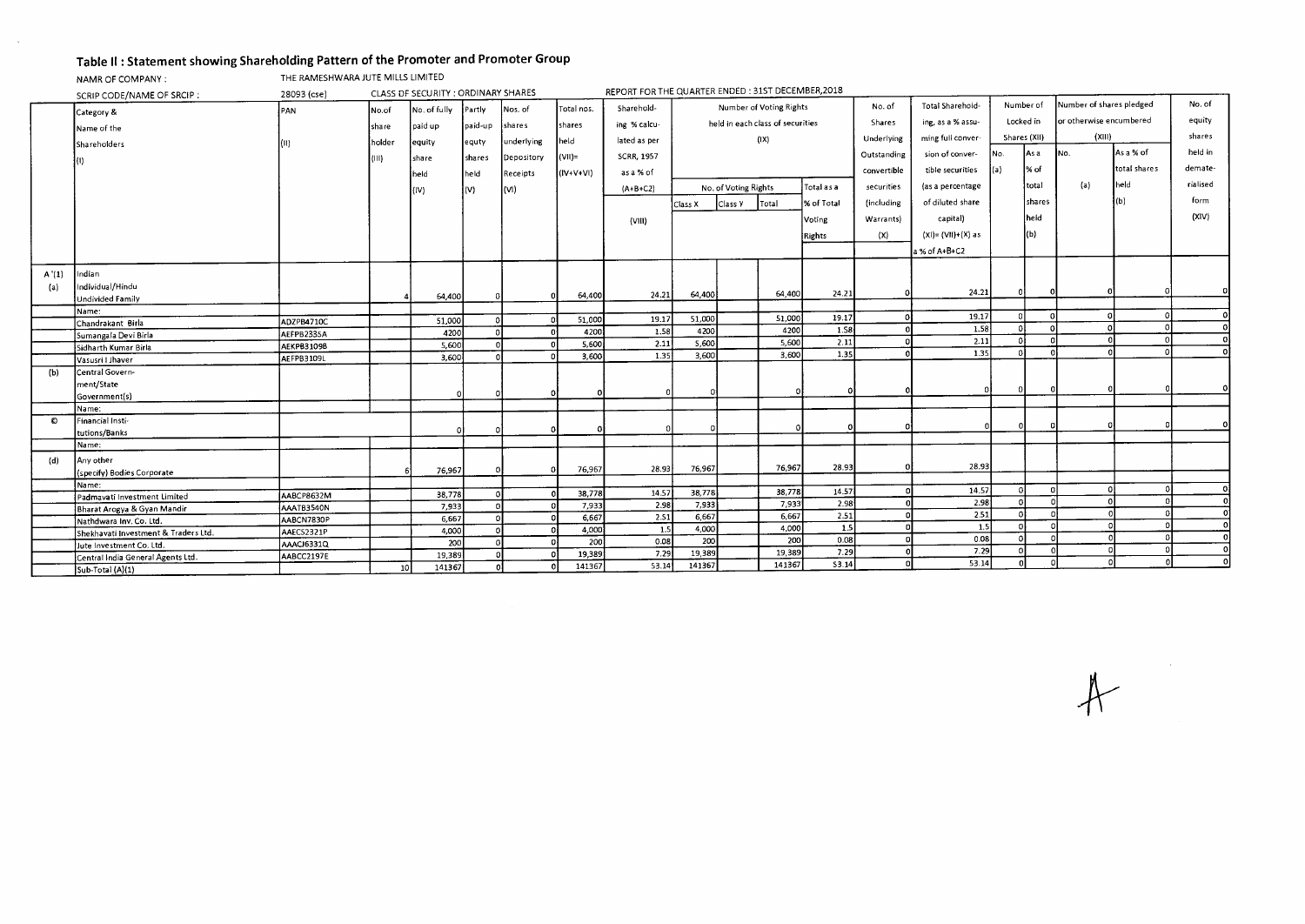| (2) | Foreign                                                                                                                                                                                                             |    |        |            |        |       |        |        |       |       |          |    |  |  |
|-----|---------------------------------------------------------------------------------------------------------------------------------------------------------------------------------------------------------------------|----|--------|------------|--------|-------|--------|--------|-------|-------|----------|----|--|--|
| (a) | Individuals (Non-                                                                                                                                                                                                   |    |        |            |        |       |        |        |       |       |          |    |  |  |
|     | Resident                                                                                                                                                                                                            |    |        |            |        |       |        |        |       |       |          |    |  |  |
|     | Individuals/                                                                                                                                                                                                        |    |        |            |        |       |        |        |       |       |          |    |  |  |
|     | Foreign                                                                                                                                                                                                             |    |        |            |        |       |        |        |       |       |          |    |  |  |
|     | Individuals)                                                                                                                                                                                                        |    |        |            |        |       |        |        |       |       |          |    |  |  |
|     | Name:                                                                                                                                                                                                               |    |        |            |        |       |        |        |       |       |          |    |  |  |
| (b) | Government(s)                                                                                                                                                                                                       |    |        |            |        |       |        |        |       |       |          |    |  |  |
|     | Name:                                                                                                                                                                                                               |    |        |            |        |       |        |        |       |       |          |    |  |  |
| O   | Institutions                                                                                                                                                                                                        |    |        |            |        |       |        |        |       |       |          |    |  |  |
|     | Name:                                                                                                                                                                                                               |    |        |            |        |       |        |        |       |       |          |    |  |  |
| (d) | Foreign                                                                                                                                                                                                             |    |        |            |        |       |        |        |       |       |          |    |  |  |
|     | Portfolio                                                                                                                                                                                                           |    |        |            |        |       |        |        |       |       |          |    |  |  |
|     | Investor                                                                                                                                                                                                            |    |        |            |        |       |        |        |       |       |          |    |  |  |
|     | Name:                                                                                                                                                                                                               |    |        |            |        |       |        |        |       |       |          |    |  |  |
| (e) | Any other                                                                                                                                                                                                           |    |        |            |        |       |        |        |       |       | $\Omega$ | ΩI |  |  |
|     | (specify)                                                                                                                                                                                                           |    |        |            |        |       |        |        |       |       |          |    |  |  |
|     | Name:                                                                                                                                                                                                               |    |        |            |        |       |        |        |       |       |          |    |  |  |
|     | Sub-Total (A)(2)                                                                                                                                                                                                    |    |        |            |        |       |        |        |       |       |          |    |  |  |
|     | Total                                                                                                                                                                                                               |    |        |            |        |       |        |        |       |       |          |    |  |  |
|     | Shareholding of                                                                                                                                                                                                     |    |        |            |        |       |        |        |       |       |          |    |  |  |
|     | <b>Promoter and</b>                                                                                                                                                                                                 |    |        |            |        |       |        |        |       |       |          |    |  |  |
|     | <b>Promoter Group</b>                                                                                                                                                                                               |    |        |            |        |       |        |        |       |       |          |    |  |  |
|     | $(A)=(A)(1)+(A)(2)$                                                                                                                                                                                                 | 10 | 141367 | $\sqrt{2}$ | 141367 | 53.14 | 141367 | 141367 | 53.14 | 53.14 |          |    |  |  |
|     | Details of Shares which remain unclaimed may be given hear along with details such as number of shareholders, outstanding shares held in demat/unclaimed suspense account, voting rights which are frozen etc. N.A. |    |        |            |        |       |        |        |       |       |          |    |  |  |
|     | Note:                                                                                                                                                                                                               |    |        |            |        |       |        |        |       |       |          |    |  |  |
|     |                                                                                                                                                                                                                     |    |        |            |        |       |        |        |       |       |          |    |  |  |
|     | (1) PAN would not be displayed on webhsite of Stock Exchange(s).                                                                                                                                                    |    |        |            |        |       |        |        |       |       |          |    |  |  |

(2) The term 'Encumbrance' has the same meaning as assigned under regulation 28(3) of SEBI (Substantial Acquisition of Shares and Takeovers) Regulations, 2011.

 $A$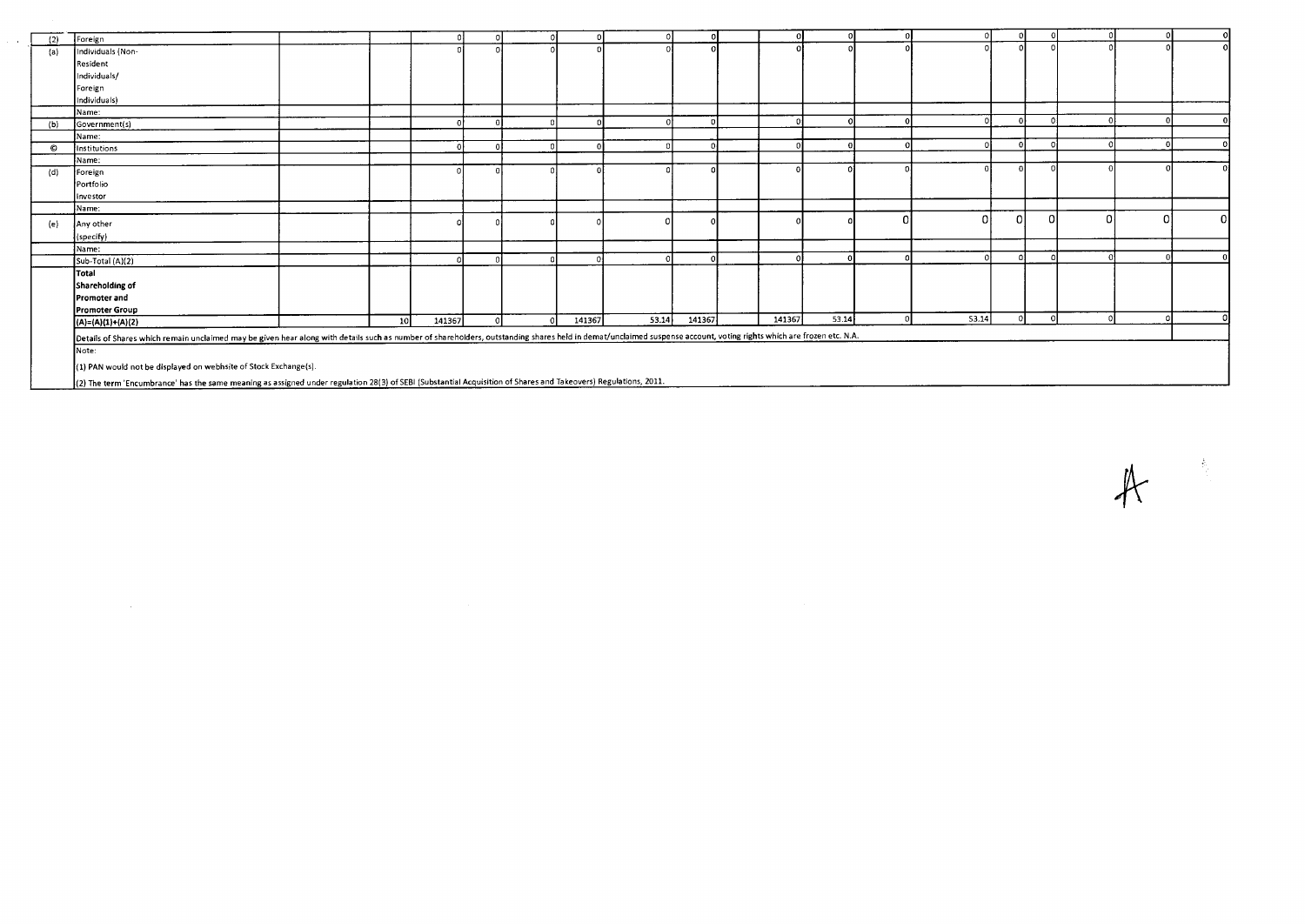### Table Ill : Statement showing Shareholding Pattern of the Public Shareholding

 $\sim 20$ 

NAMR OF COMPANY : THE RAMESHWARA JUTE MILLS LIMITED

SCRIP CODE/NAME OF SRCIP : 28093 (cse) CLASS OF SECURITY : ORDINARY SHARES REPORT FOR THE QUARTER ENDED : 31ST DECEMBER,2018

|     | Category &              | PAN  | Nos.of  | No. of fully | Partly   | No. of     | Total nos.  | Sharehold-        | Number of Voting Rights          |                      | No. of                      | Total Sharehold- | Number of   |                         | Number of shares pledged |              | No. of      |              |          |
|-----|-------------------------|------|---------|--------------|----------|------------|-------------|-------------------|----------------------------------|----------------------|-----------------------------|------------------|-------------|-------------------------|--------------------------|--------------|-------------|--------------|----------|
|     |                         |      |         |              |          |            |             |                   | held in each class of securities |                      |                             |                  |             | or otherwise encumbered |                          |              |             |              |          |
|     | Name of the             |      | share   | paid up      | paid-up  | shares     | shares      | ing % calcu-      |                                  |                      | ing, as a % assu-<br>Shares |                  | Locked in   |                         |                          |              | equity      |              |          |
|     | Shareholders            | (11) | holders | equity       | equty    | underlying | held        | lated as per      |                                  |                      | (IX)                        |                  | Underlying  | ming full conver-       |                          | Shares (XII) | (XIII)      |              | shares   |
|     |                         |      | l(III)  | shares       | shares   | Depository | $=$ (IV)    | <b>SCRR, 1957</b> |                                  |                      |                             |                  | Outstanding | sion of conver-         | No.                      | As a         | No. (Not    | As a % of    | held in  |
|     |                         |      |         | held         | held     | Receipts   | $(IV+V+VI)$ | as a % of         |                                  |                      |                             |                  | convertible | tible securities        | $\vert$ (a)              | % of         | applicable) | total shares | demate-  |
|     |                         |      |         |              |          |            |             |                   |                                  |                      |                             |                  |             |                         |                          |              |             |              |          |
|     |                         |      |         | (IV)         | (V)      | (VI)       |             | $(A+B+C2)$        |                                  | No. of Voting Rights |                             | Total as a       | securities  | (as a percentage        |                          | total        | (a)         | held (Not    | rialised |
|     |                         |      |         |              |          |            |             |                   | Class X                          | Class Y              | Total                       | % of Total       | (including  | of diluted share        |                          | shares       |             | applicable)  | form     |
|     |                         |      |         |              |          |            |             | (VIII)            |                                  |                      |                             | Voting           | Warrants)   | capital)                |                          | held         |             | (b)          | (XIV)    |
|     |                         |      |         |              |          |            |             |                   |                                  |                      |                             | Rights           | (x)         | (XI)                    |                          | (b)          |             |              |          |
|     |                         |      |         |              |          |            |             |                   |                                  |                      |                             |                  |             |                         |                          |              |             |              |          |
|     |                         |      |         |              |          |            |             |                   |                                  |                      |                             |                  |             |                         |                          |              |             |              |          |
| (1) | <b>Institutions</b>     |      |         |              |          |            |             |                   |                                  |                      |                             |                  |             | $\Omega$                | $\Omega$                 | $\Omega$     |             |              | $\Omega$ |
| (a) | Mutual Funds            |      |         | 0            | $\Omega$ | $\Omega$   | οl          | $\mathbf{o}$      |                                  |                      |                             |                  |             |                         |                          |              |             |              |          |
|     | Name:                   |      |         | $\Omega$     |          |            |             |                   |                                  |                      |                             |                  |             |                         | $\Omega$                 |              |             |              |          |
| (b) | Venture Capital         |      |         |              |          |            |             |                   |                                  |                      |                             |                  |             |                         |                          |              |             |              |          |
|     | Funds<br>Name:          |      |         |              |          |            |             |                   |                                  |                      |                             |                  |             |                         |                          |              |             |              |          |
| (c) | Alternate               |      |         |              |          |            |             |                   | $\Omega$                         |                      |                             |                  |             | $\Omega$                | $\circ$                  | $\Omega$     | -6          |              |          |
|     | <b>Investment Funds</b> |      |         |              |          |            |             |                   |                                  |                      |                             |                  |             |                         |                          |              |             |              |          |
|     | Name:                   |      |         |              |          |            |             |                   |                                  |                      |                             |                  |             |                         |                          |              |             |              |          |
| (d) | Foreign Venture         |      |         |              |          | $\Omega$   |             | $\Omega$          | $\Omega$                         |                      |                             |                  | $\Omega$    |                         |                          | $\Omega$     |             |              |          |
|     | Capital Investors       |      |         |              |          |            |             |                   |                                  |                      |                             |                  |             |                         |                          |              |             |              |          |
|     | Name:                   |      |         |              |          |            |             |                   |                                  |                      |                             |                  |             |                         |                          |              |             |              |          |
| (e) | Foreign Portfolio       |      |         |              |          |            |             |                   |                                  |                      |                             |                  |             | $\Omega$                | $\Omega$                 | $\Omega$     |             |              | $\Omega$ |
|     | Investors               |      |         |              |          |            |             |                   |                                  |                      |                             |                  |             |                         |                          |              |             |              |          |
|     | Name:                   |      |         |              |          |            |             |                   |                                  |                      |                             |                  |             |                         |                          |              |             |              |          |
| (f) | Financial               |      | R.      | 1,500        |          |            | 1,500       | 0.56              | 1,500                            |                      | 1,500                       | 0.56             | C           | 0.56                    | $\mathbf{0}$             | n            |             |              |          |
|     | Institutions/Banks      |      |         |              |          |            |             |                   |                                  |                      |                             |                  |             |                         |                          |              |             |              |          |
|     | Name:                   |      |         |              |          |            |             |                   |                                  |                      |                             |                  |             |                         |                          |              |             |              |          |
| (g) | Insurance               |      |         | n            |          | $\Omega$   | $\Omega$    | £.                |                                  |                      | $\Omega$                    |                  |             |                         |                          |              |             |              |          |
|     | Companies               |      |         |              |          |            |             |                   |                                  |                      |                             |                  |             |                         |                          |              |             |              |          |
|     | Name:                   |      |         | n            |          | $\Omega$   | $\Omega$    |                   |                                  |                      | $\Omega$                    |                  |             | $\Omega$                | οl                       | $\Omega$     |             |              |          |
| (h) | Provident Funds/        |      |         |              |          |            |             |                   |                                  |                      |                             |                  |             |                         |                          |              |             |              |          |
|     | Pension Funds<br>Name:  |      |         |              |          |            |             |                   |                                  |                      |                             |                  |             |                         |                          |              |             |              |          |
|     |                         |      |         |              |          |            |             | C                 |                                  |                      |                             |                  | $\Omega$    | $\Omega$                | οI                       | οl           | $\Omega$    | $\Omega$     | 0l       |
| (i) | Any other               |      |         |              |          |            |             |                   |                                  |                      | $\Omega$                    |                  |             |                         |                          |              |             |              |          |
|     | (specify)               |      |         |              |          |            |             |                   |                                  |                      |                             |                  |             |                         |                          |              |             |              |          |
|     | Name:                   |      |         |              |          | $\Omega$   |             | 0.56              |                                  |                      | 1,500                       | 0.56             | $\Omega$    | 0.56                    | $\Omega$                 | $\Omega$     | $\Omega$    |              | οI       |
|     | Sub-Total (B)(1)        |      |         | 1,500        |          |            |             |                   | 1,500                            |                      |                             |                  |             |                         |                          |              |             |              | οI       |
| (2) | Central                 |      |         |              |          |            |             |                   |                                  |                      |                             |                  |             |                         |                          |              |             |              |          |
|     | Government/             |      |         |              |          |            |             |                   |                                  |                      |                             |                  |             |                         |                          |              |             |              |          |
|     | State<br>Government(s)/ |      |         |              |          |            |             |                   |                                  |                      |                             |                  |             |                         |                          |              |             |              |          |
|     | President of India      |      |         |              |          |            |             |                   |                                  |                      |                             |                  |             |                         |                          |              |             |              |          |
|     | Name:                   |      |         |              |          |            |             |                   |                                  |                      |                             |                  |             |                         |                          |              |             |              |          |
|     | Sub-Total (B)(2)        |      |         | οI           | $\Omega$ |            | $\Omega$    | $\Omega$          | $\Omega$                         |                      | $\Omega$                    | ΩI               | $\Omega$    | o                       | o                        | $\Omega$     | ٥l          |              |          |
|     |                         |      |         |              |          |            |             |                   |                                  |                      |                             |                  |             |                         |                          |              |             |              |          |

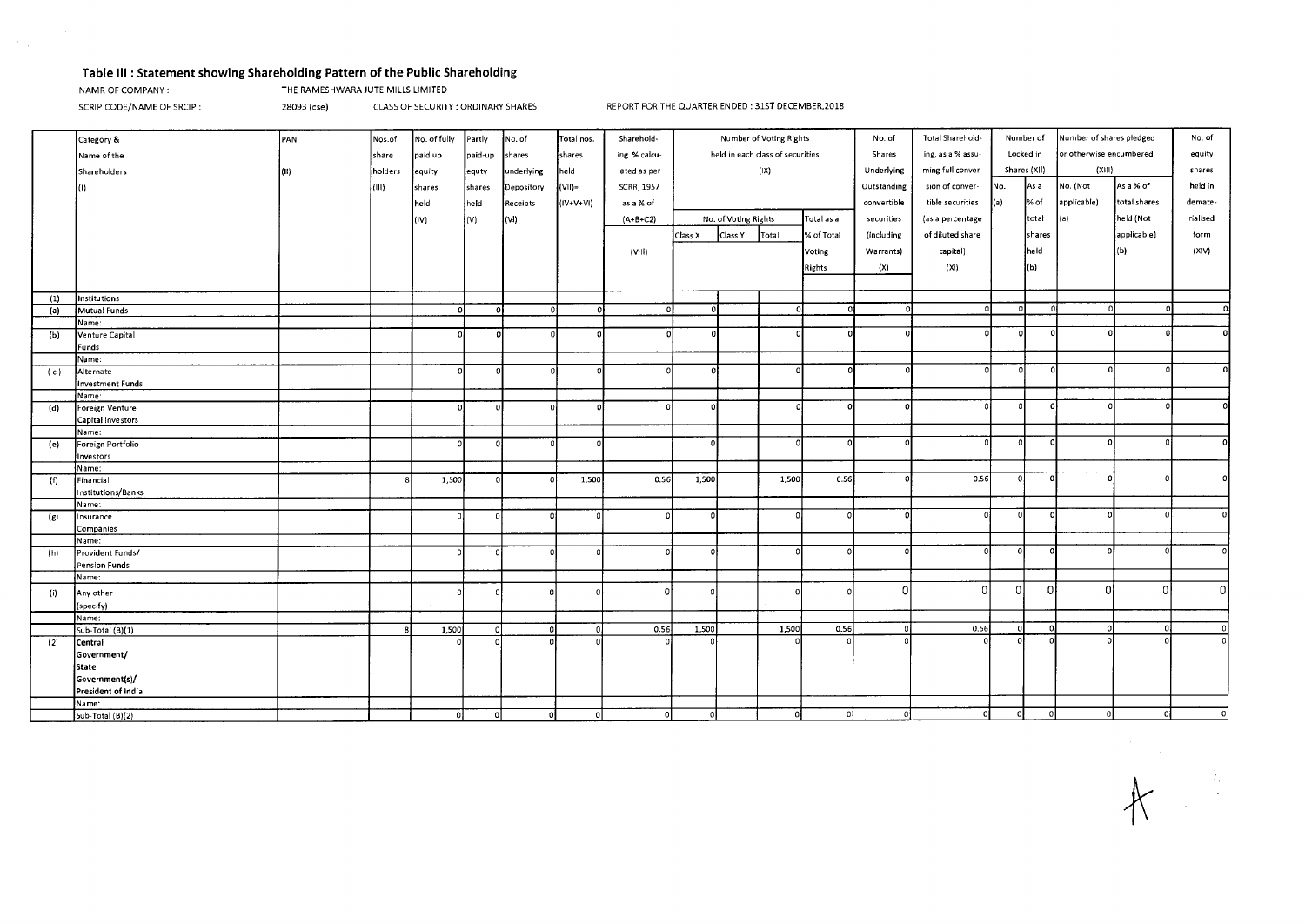| (3)  | Non-Institutions                                                                                                                                                                                                     |            |     |          |            |          |          |        |          |          |        |          |        |              |          |   |              |   |
|------|----------------------------------------------------------------------------------------------------------------------------------------------------------------------------------------------------------------------|------------|-----|----------|------------|----------|----------|--------|----------|----------|--------|----------|--------|--------------|----------|---|--------------|---|
| (a)  | individuals-                                                                                                                                                                                                         |            | 189 | 32,889   | $\sqrt{ }$ |          | 32,889   | 12.36  | 32,889   | 32,889   | 12.36  |          | 12.36  |              |          |   | n            |   |
|      | i.Individual                                                                                                                                                                                                         |            |     |          |            |          |          |        |          |          |        |          |        |              |          |   |              |   |
|      | <b>shareholders</b>                                                                                                                                                                                                  |            |     |          |            |          |          |        |          |          |        |          |        |              |          |   |              |   |
|      | holding nominal                                                                                                                                                                                                      |            |     |          |            |          |          |        |          |          |        |          |        |              |          |   |              |   |
|      | share capital upto                                                                                                                                                                                                   |            |     |          |            |          |          |        |          |          |        |          |        |              |          |   |              |   |
|      | Rs. 2 lakhs.                                                                                                                                                                                                         |            |     |          |            |          |          |        |          |          |        |          |        |              |          |   |              |   |
|      | Ailt Prakash Shah & Others                                                                                                                                                                                           | AANPS8249Q |     | 7,933    |            | 0        | 7,933    | 2.98   | 7,933    | 7,933    | 2.98   |          | 2.98   | 0            |          |   |              |   |
|      | ii. Individual                                                                                                                                                                                                       |            |     |          |            |          |          |        |          |          |        |          |        |              |          |   |              |   |
|      | shareholders                                                                                                                                                                                                         |            |     |          |            |          |          |        |          |          |        |          |        |              |          |   |              |   |
|      | holding nominal                                                                                                                                                                                                      |            |     |          |            |          |          |        |          |          |        |          |        |              |          |   |              |   |
|      | share capital in                                                                                                                                                                                                     |            |     |          |            |          |          |        |          |          |        |          |        |              |          |   |              |   |
|      | excess of                                                                                                                                                                                                            |            |     |          |            |          |          |        |          |          |        |          |        |              |          |   |              |   |
|      | Rs. 2 lakhs.                                                                                                                                                                                                         |            |     |          |            |          |          |        |          |          |        |          |        |              |          |   |              |   |
|      | Name:                                                                                                                                                                                                                |            |     |          |            |          |          |        |          |          |        |          |        |              |          |   |              |   |
| (b)  | NBFCs registered                                                                                                                                                                                                     |            |     |          |            |          |          |        |          |          |        | ∩        |        | n            | U        | n | 0            | ∩ |
|      | with RBI                                                                                                                                                                                                             |            |     |          |            |          |          |        |          |          |        |          |        |              |          |   |              |   |
|      | Name:                                                                                                                                                                                                                |            |     |          |            |          |          |        |          |          |        |          |        |              |          |   |              |   |
| O    | Employee Trusts                                                                                                                                                                                                      |            |     |          | $\Omega$   |          |          |        | $\Omega$ | $\Omega$ |        | $\Omega$ |        | $\Omega$     | -nl      |   |              |   |
|      | Name:                                                                                                                                                                                                                |            |     |          |            |          |          |        |          |          |        |          |        |              |          |   |              |   |
| (d)  | Overseas                                                                                                                                                                                                             |            |     |          |            |          |          |        |          |          |        |          |        |              |          |   |              |   |
|      | Depositories                                                                                                                                                                                                         |            |     |          |            |          |          |        |          |          |        |          |        |              |          |   |              |   |
|      | (holding DRs)                                                                                                                                                                                                        |            |     |          |            |          |          |        |          |          |        |          |        |              |          |   |              |   |
|      | (balancing figure)                                                                                                                                                                                                   |            |     |          |            |          |          |        |          |          |        |          |        |              |          |   |              |   |
|      | Name:                                                                                                                                                                                                                |            |     |          |            |          |          |        |          |          |        |          |        |              |          |   |              |   |
|      |                                                                                                                                                                                                                      |            |     |          |            |          |          |        |          |          |        |          |        |              |          |   |              |   |
| (e)  | Any other (specify)                                                                                                                                                                                                  |            |     |          |            |          |          |        |          |          |        |          |        |              |          |   |              |   |
|      | Other Bodies Corporate                                                                                                                                                                                               |            | 17  | 90,200   |            |          | 90,200   | 33.9   | 90,200   | 90,200   | 33.9   |          | 33.9   |              |          |   |              |   |
|      | Umang Commercial Co. Pvt. Ltd.                                                                                                                                                                                       | AAACU3731B |     | 11,667   |            |          | 11,667   | 4.38   | 11,667   | 11,667   | 4.38   |          | 4.38   |              |          |   |              |   |
|      | Gwalior Webbing Co. Pvt. Ltd.                                                                                                                                                                                        |            |     | 20,550   |            |          | 20,550   | 7.73   | 20,550   | 20,550   | 7.73   |          | 7.73   |              |          |   |              |   |
|      | Birla Corporation Limited                                                                                                                                                                                            |            |     | 19,133   |            |          | 19,133   | 7.19   | 19,133   | 19,133   | 7.19   |          | 7.19   |              |          |   |              |   |
|      | Punjab Produce & Trading Co. Pvt. Ltd.                                                                                                                                                                               |            |     | 33,250   |            | $\Omega$ | 33,250   | 12.5   | 33,250   | 33,250   | 12.S   | $\Omega$ | 12.5   | <sub>0</sub> | $\Omega$ |   | $\Omega$     |   |
| - ii | Non Resident Indian                                                                                                                                                                                                  |            |     | 100      |            |          | 100      | 0.04   | 100      | 100      | 0.04   | $\Omega$ | 0.04   | $\Omega$     | $\Omega$ |   |              |   |
|      | Sub-Total (B)(3)                                                                                                                                                                                                     |            | 207 | 1,23,189 |            |          | 1,23,189 | 46.30  | 1,23,189 | 1,23,189 | 46.30  |          | 46.30  |              |          |   |              |   |
|      | Total Public Shareholding (B)= (B)(1)+(B)(2)+(B)(3)                                                                                                                                                                  |            | 215 | 1,24,689 |            |          | 1,24,689 | 46.86  | 1,24,689 | 1,24,689 | 46.86  | n        | 46.86  | $\Omega$     | n        |   | $\mathbf{o}$ |   |
|      | Total (A+B)                                                                                                                                                                                                          |            | 225 | 2,66,056 |            |          | 2,66,056 | 100.00 | 2,66,056 | 2,66,056 | 100.00 |          | 100.00 | $\Omega$     |          |   |              |   |
|      | Details of Shareholders acting as persons in Concert including their Shareholding (No. and %)                                                                                                                        |            |     |          |            |          |          |        |          |          |        |          |        |              |          |   |              |   |
|      |                                                                                                                                                                                                                      |            |     |          |            |          |          |        |          |          |        |          |        |              |          |   |              |   |
|      |                                                                                                                                                                                                                      |            |     |          |            |          |          |        |          |          |        |          |        |              |          |   |              |   |
|      | Details of Shares which remain unclaimed may be given here along with details suich as number of shareholders, outstanding shares held in demat/unclaimed suspense account, voting rights which are frozen etc. N.A. |            |     |          |            |          |          |        |          |          |        |          |        |              |          |   |              |   |
|      | Note:                                                                                                                                                                                                                |            |     |          |            |          |          |        |          |          |        |          |        |              |          |   |              |   |
|      | (1) PAN would not be displayed on webhsite of Stock Exchange(s).                                                                                                                                                     |            |     |          |            |          |          |        |          |          |        |          |        |              |          |   |              |   |
|      | (2) The above format needs to be disclosed along with the name of following persons; Institutions / Non Institutions holding more than 1% of total number of shares.                                                 |            |     |          |            |          |          |        |          |          |        |          |        |              |          |   |              |   |
|      | (3) W.r.t. the information pertaining to Depository Receipts, the same may be disclosed in the respective columns to the extent information available and the balance to be disclosed as held by custodian.          |            |     |          |            |          |          |        |          |          |        |          |        |              |          |   |              |   |

 $A$ 

(3) W.r.t. the information pertaining to Depository Receipts, the same may be disclosed in the respective columns to the extent information available and the balance to be disclosed as held by custodian.

 $\sim$